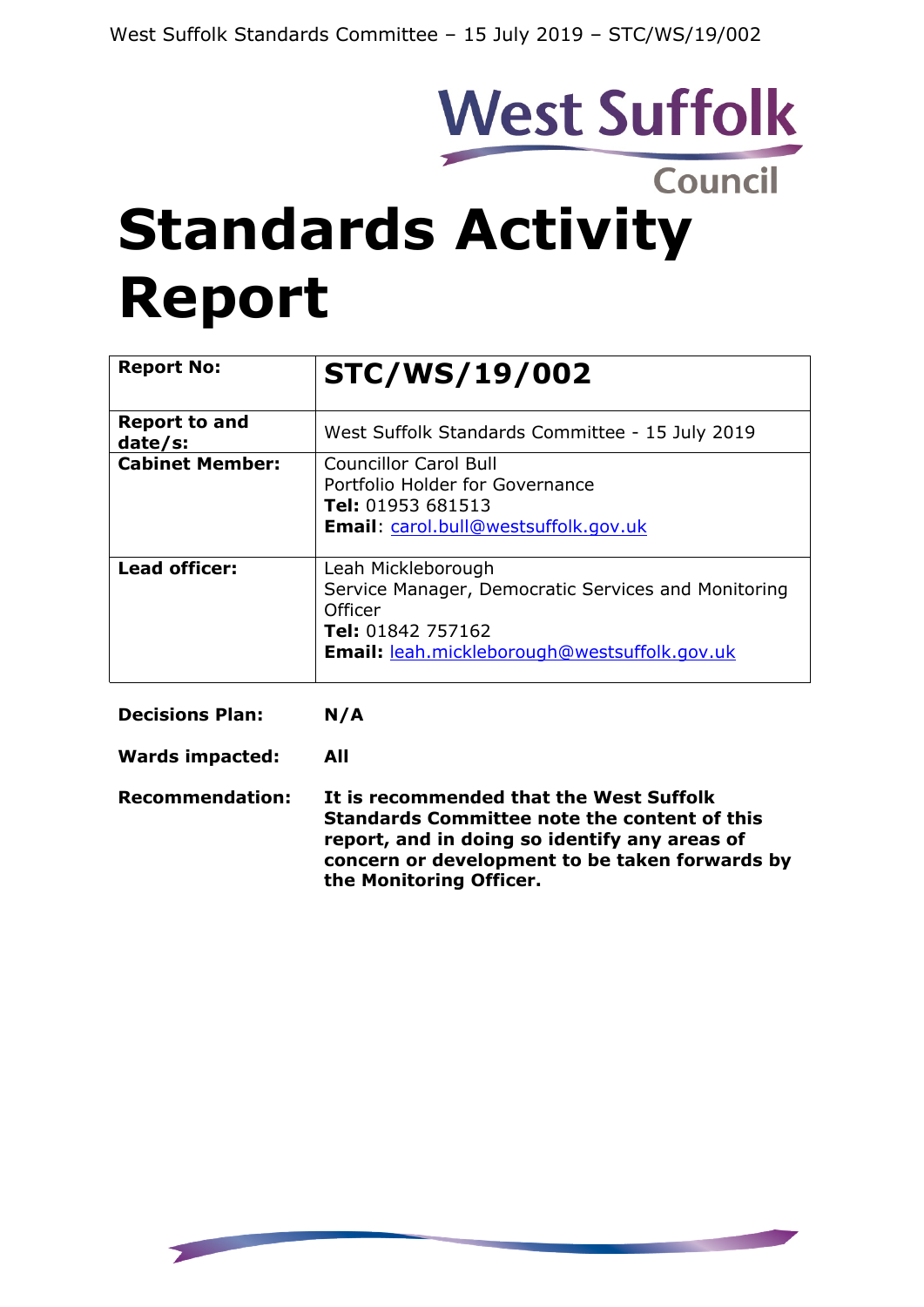# **1. Background / Context**

1.1 At each regular meeting of the Standards Committee (excluding those convened just to consider specific complaints), the Monitoring Officer provides an update on standards activity since the previous report. This would include the levels of activity within West Suffolk and any national and local developments.

# **2. Standards Activity within West Suffolk**

2.1 The numbers of standards complaints received for each financial year (April – March) is as per the table in 2.2 below. Please note that "parish" includes all complaints raised against all Parish and Town Councillors. In the exempt Appendix A to this report, further information is given in relation to all cases the Monitoring Officer has been considering since the previous report in December 2018.

| 2.2 | Year         | Complaints      | Outcome -      | Outcome -      | Open case      | Total          |
|-----|--------------|-----------------|----------------|----------------|----------------|----------------|
|     |              | About:          | no breach      | breach         |                |                |
|     | 2019/20      | Parish          | $\overline{0}$ | 0              | $\mathbf{1}$   | $\mathbf{1}$   |
|     |              | <b>District</b> | $\overline{0}$ | 0              | $\mathbf 1$    | $\mathbf{1}$   |
|     |              |                 |                |                |                | $\overline{2}$ |
|     | 2018/19      | Parish          | 3              | $\mathbf{1}$   | 3              | 7              |
|     |              | <b>District</b> | 1              | $\mathbf{1}$   | $\mathbf 0$    | $\overline{2}$ |
|     |              | Borough         | $\overline{4}$ | 0              | $\overline{0}$ | 4              |
|     |              |                 | 8              | $\overline{2}$ | 3              | 13             |
|     | 2017/18      | Parish          | 11             | 3              | 0              | 14             |
|     |              | <b>District</b> | 1              | $\mathbf{1}$   | $\mathbf 0$    | $\overline{2}$ |
|     |              | Borough         | $\overline{4}$ | $\mathbf{1}$   | $\overline{0}$ | 5              |
|     | <b>Total</b> |                 | 16             | 5              | $\mathbf 0$    | 21             |
|     | 2016/17      | Parish          | 12             | $\overline{4}$ | $\overline{0}$ | 16             |
|     |              | <b>District</b> | 0              | $\mathbf 0$    | $\mathbf 0$    | 0              |
|     |              | Borough         | 5              | $\overline{0}$ | $\overline{0}$ | 5              |
|     | <b>Total</b> |                 | 17             | 4              | $\mathbf 0$    | 21             |
|     | 2015/16      | Parish          | 5              | 1              | $\overline{0}$ | 6              |
|     |              | <b>District</b> | $\overline{2}$ | $\mathbf 0$    | $\mathbf 0$    | $\overline{2}$ |
|     |              | Borough         | 6              | $\overline{2}$ | $\overline{0}$ | 8              |
|     | <b>Total</b> |                 | 13             | 3              | $\mathbf 0$    | 16             |

- 2.3 In December, it was reported that there had been a sudden upturn in the volume of complaints received; in the first 7 months of 2018/19, only 5 complaints had been received, and then 8 complaints were received in the month of November 2018. This raised concern that there may be a rise in complaints approaching the election, and a note was sent to all Councillors on behalf of the Chair and Vice-Chair of the Standards Committee to highlight this point.
- 2.4 It is pleasing to be able to confirm that no further complaints were received during 2018/19 which actually resulted in the lowest number of formal complaints for some time.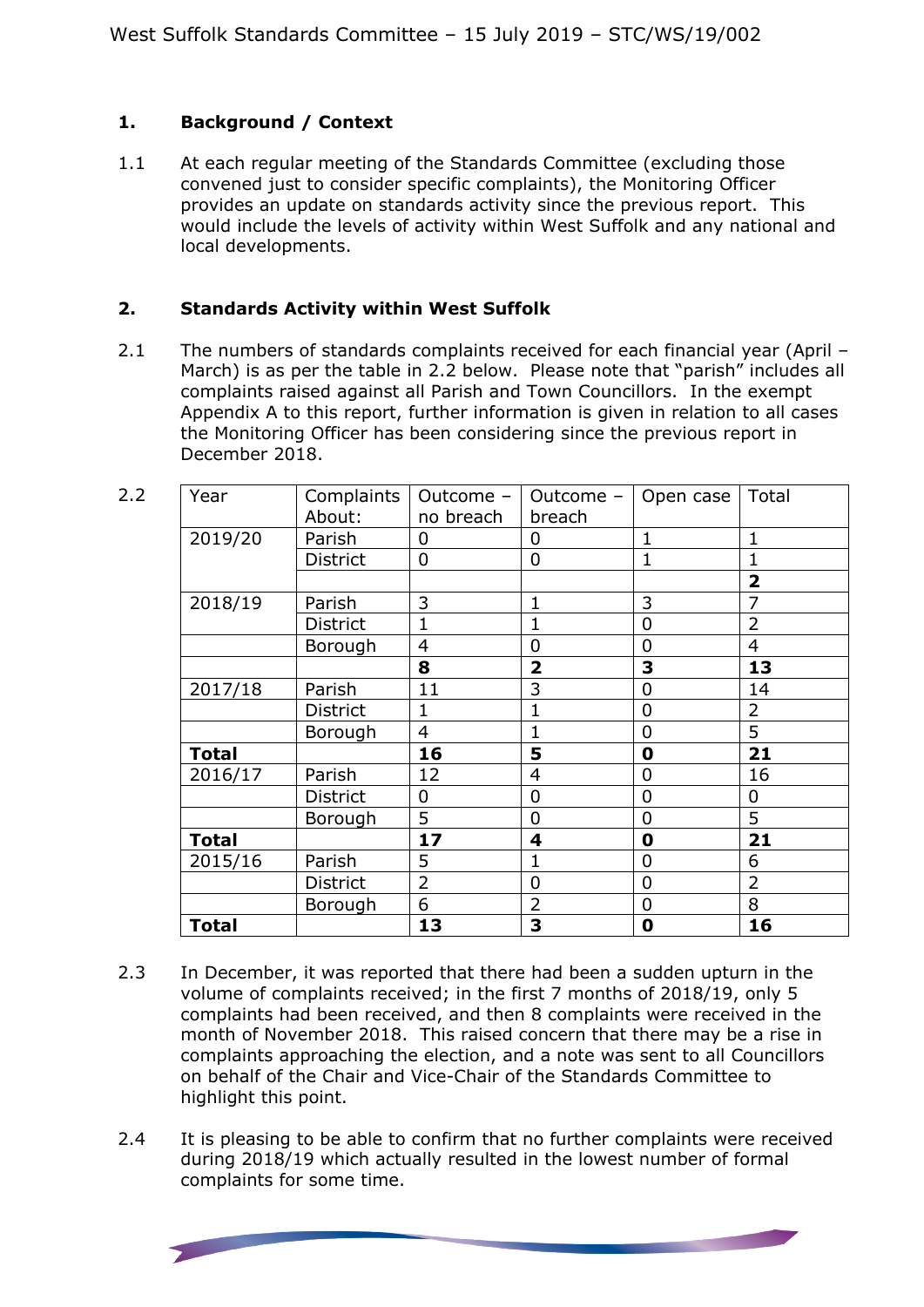- 2.5 This emphasises the fact that, amongst the hundreds of Parish, Town and District Councillors in West Suffolk, standards of conduct are perceived to be very high. The Monitoring Officer does receive concerns raised by members of the public about Councillors, but will only formally record the matter as a Code of Conduct complaint if it relates to the Code of Conduct and is made in writing, as is required by law.
- 2.6 Historically, a significant proportion of the complaints has arisen in relation to a small number of Parish or Town Councils. In particular, over the past 2 years, 30% of complaints dealt with have related to one Council and a report into current complaints relating to this Council is in the process of completion.
- 2.7 Details would also be provided to the standards committee where patterns of behaviour are arising which may require specific training needs to address across the Council / West Suffolk. No such concerns have been noted to report at this time.

### **3. Committee for Standards in Public Life**

- 3.1 The Committee for Standards in Public Life (CfSPL) is an independent body appointed by Government to oversee conduct and behaviour across the public sector.
- 3.2 In 2018, CfSPL undertook a review of ethical standards in local government. Their report was issued on 21 January, and is available [here](https://www.gov.uk/government/publications/local-government-ethical-standards-report) or from the Committee for Standards in Public Life directly. A summary of the key findings and recommendations, and how West Suffolk is currently positioned against these recommendations, is included at Appendix B.
- 3.3 The next stage in this review is for the Government to formally respond to the recommendations of the CfSPL, and determine what action should be taken. As the report and Appendix B highlight, in order to progress many of the recommendations, changes are required to the relevant legislation governing Standards, most notably the Localism Act, which only the Government can initiate.
- 3.4 In addition, the CfSPL has been working with both Government and the Jo Cox Foundation to address intimidation in public life. As in national government, this can be a real issue for local government; as a Council we have seen instances of social media 'trolling' and threats being made in relation to contentious local planning applications.
- 3.5 We will continue to monitor the situation and work with partners such as the police to help advise Councillors, and take action where able to do so in relation to such events; for example, we have worked to highlight that Councillors can have their home addresses withdrawn from public disclosure if they wish to do so.

**State Street, Square**